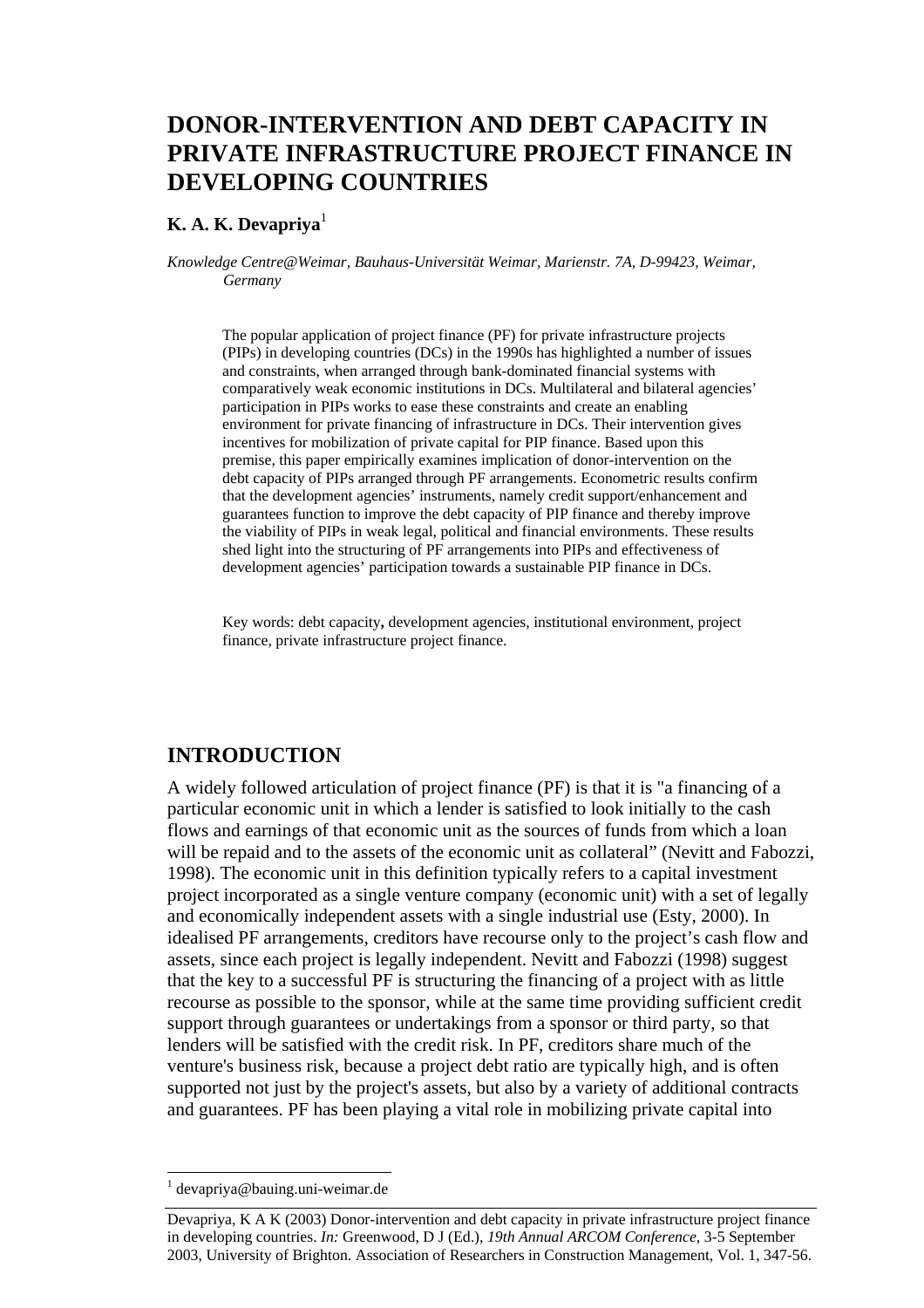private infrastructure project (PIP) finance in DCs. According to Dias (1994: 34), definition of PIP finance could be;

*" A method that relies on an infrastructure project's potential to produce the necessary cash flows, within a private-sector ownership period, to pay for loans and give a return on investment for project promoters (and investors) compatible with the risks they face during the different project phases. The group of promoters forms a new company to build and operate the project, the owning company. Consequently, project debt appears only on the balance-sheet of the "new-formed" company and not on the balancesheets of the individual promoting teams".* 

With the advent of private based financing of infrastructure, different PF arrangements in PIP finance emerged in DCs in the 1990s. PF arrangements evolved along with the different scales of private sector participation in infrastructure development, which span from simple, short-term contracting for the supply of defined goods or services through longer-term management, leasing or concession to full private sector ownership. PF was increasingly used to finance greenfield projects where full private sector participation was allowed. PF arrangements in greenfield projects included mainly Build-Operate-Own (BOO) projects, Build-Operate-Transfer (BOT) projects, and merchant financing projects, particularly in DCs. According to the World Bank's Private Participation of in Infrastructure (PPI) Project Database, greenfield projects accounted for 57 percent of investment in PIPs in East Asia and 86 percent in South Asia in 1990-2000. Cumulative investment in these two regions amounted to 34 percent of total US \$ 689 billion in infrastructure project with private participation in DCs in 1990-2000 (World Bank, 2002).

Emergence of the above-mentioned modalities of PIP finance in DCs is not free from issues. While the underlying strategy for designing contracts to manage economic risks in PIP finance continued to emphasize exogenous risks, we thus continued to observe normally expected attempts to match a project's cash flow profile with debt service requirements through off-take contracts, and both foreign and local currency arrangements to overcome the issues arising from local currency instability in foreign debt financing (Devapriya, 2003). Other than the management of demand and supply risks, several additional phenomena have however gained prominence, including attempts to manage risks emanating from informational and institutional factors surrounding PF arrangements. Possibly the most significant of these include the role of additional financial intermediation functions such as credit enhancement and/or guarantees, third party guarantees for off-taker's creditworthiness, and extensive use of export credit facilities for capital intensive imports provided all of which have become the norm for mobilizing (almost exclusively) bank-led syndicated loans for PIP finance in DCs (Devapriya, 2003). In this respect multilateral and bilateral agencies play an important role in providing these credit enhancement, guarantees, and export credit facilities to improve viability of PIPs in DCs. This is very important since loan contracts in PIP finance are typically internationally syndicated, and lenders seek some measures/comfort in response to week legal, political and financial environments in the host country. Therefore, objective of this research is to empirically investigate the implication of donor intervention on the debt capacity of PIPs arranged through PF arrangements in DCs. Findings of the empirical analysis will highlight some lessons for effective application of PF for PIPs in developing regions.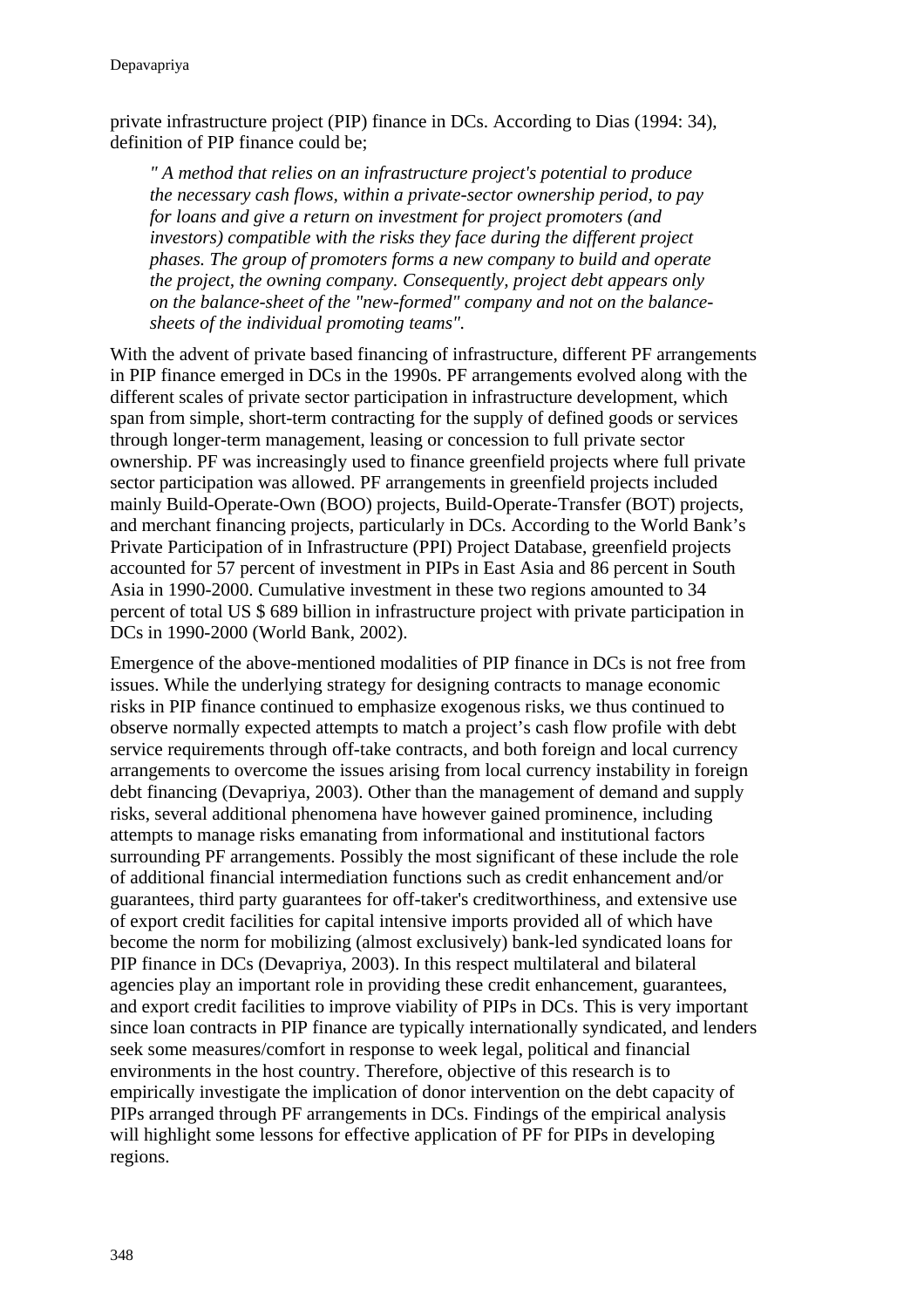## **DONOR INTERVENTION AND PRIVATE INFRASTRUCTURE PROJECT FINANCE**

Promotion of private participation in infrastructure has become an important feature of development agencies' assistance to private sector development in DCs in the recent past. Both multilateral and bilateral donors introduce specific programs and instruments to promote private sector participation in infrastructure development in DCs. According to Gibbon and Schulpen (2002) the group of bilateral donors with some form of specific programs or instruments for promoting PIPs comprises Australia, Canada, Denmark, Germany, Japan, New Zealand, Norway, the Netherlands, the United States, and the United Kingdom at the end of the 1990s and the beginning of the new century. Similarly, multilateral donors, namely World Bank Group, Asian Development Bank, African Development Bank Group, Inter-American Development Bank, Islamic Development Bank, and the European Bank for Reconstruction and Development have introduced specific programs and instruments for PIPs in the 1990s (Gibbon and Schulpen, 2002). The programs and financial instruments include subordinate loans, equity participation, co-financing, partial credit guarantees, political risk guarantees, and export credit facilities for PIPs in DCs. Among bilateral agencies Export-Import Bank of Japan (JBIC), Kredietanstalt für Wiederaufbau (KfW) from Germany, and Overseas Private Investment Corporation (OPIC) from the United States actively involve in PIPs, while World Bank Group, African Development Bank and Asian Development Bank provide financial instruments for most of PIP finance transaction in DCs.

In addition to the participation of multilateral and bilateral agencies, we can observe that to promote PIPs through PF arrangements specifically designed institutions, particularly project specific institutions created by legislation (for example BOT laws and standard concession contracts), have been put in place in many DCs. Project specific institutions are created to improve the viability of the PIPs and additional measures such as donor intervention work to address traditional issues in application of PF in PIPs in unstable environments (Devapriya, 2003). The donor intervention in a form of credit support functions as a bonding mechanism in the mobilization of private debt capital and thus minimize the traditional issues in PIP finance.

## **ASSESSMENT OF DEBT CAPACITY IN PRIVATE INFRA-STRUCTURE PROJECTS IN DEVELOPING COUNTRIES**

From the perspective of structuring credit transaction, Devapriya (2003) develops an econometric model (1) to assess the debt capacity in PIP finance in DCs. Structuring credit transactions is related to traditional factors that affect credit transactions, such as informational and agency issues and other issues that affect the performance of the loan, such as legal and economic conditions in the host country (Geenbaum and Thakor, 1995). In the assessment of debt capacity in this research, main focus is on measures for the traditional agency and information issues in decomposition of PIP finance transaction when factors affecting the performance of the loan contract occur in weak institutional environments. Because traditional agency and information issues are minimized in PF, lenders' main attention in screening, searching, contracting and post-contractual monitoring is thus largely associated with the "project" itself (the special vehicle company of the PIP) as the nexus of contracts through which credit risk is managed with respect to the institutional environment.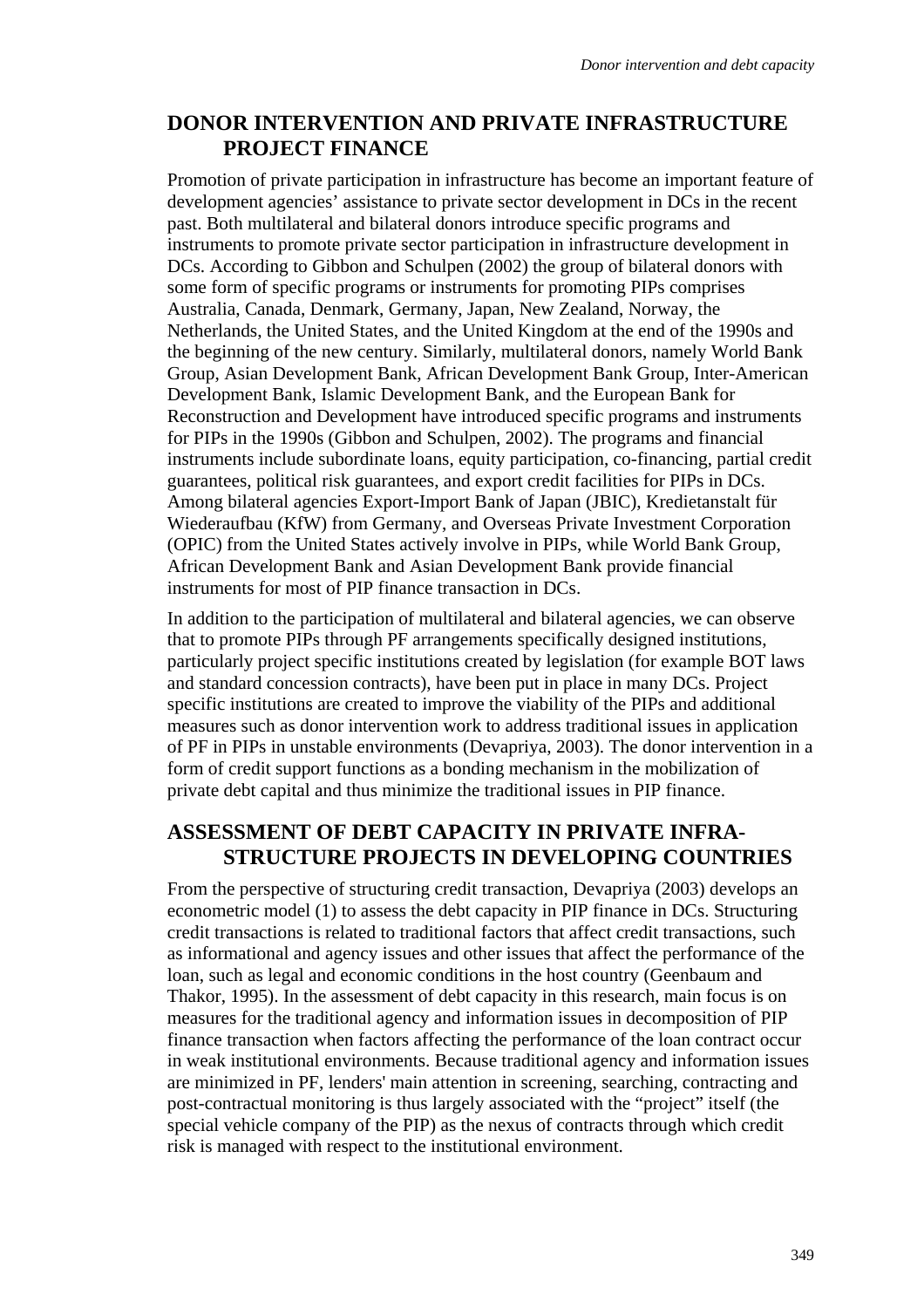The model for the assessment of debt capacity of PIPs consists of a regression formula in the following form.

$$
YI = PI + aIXI + bIX2 + cIX3 + dIX4 + eIX5 + fIX6 + gIX7 + hIX8 + C1
$$
 ----(1)

Where

Y1= Debt capacity in the capital structure (debt ratio) of PIP X1= Stability of political environment X2= Guarantees and incentives for the loan X3= Stability and enforceability of institutions X4= Instability of local currency X5= Credit support for the loan X6= Availability of public information X7= Availability of private information X8= Level of local financial market development (Control variable) C1=Error term

Following Devapriya (2003) the variables can be classified into two categories: institutional environment-specific variables (X1, X3, X4, X6 and X8), and transaction-specific variables (X2, X5, and X7). The institutional variables capture the creation of project-specific institutions to facilitate credit transactions in PIPs in DCs. The transaction-specific variables capture the traditional agency and information issues, as well as credit enhancement from multilateral and bilateral agencies in structuring syndicated loans in PIPs. The measurement of the dependent variable Y1, represents project financial structure as proxy for debt capacity. Therefore, in the assessment of debt capacity, debt ratio represents the outcome arising from the decomposition of the credit transaction in relation to the riskiness of the particular PIP in the DC concerned. According to Devapriya (2003) variables in the present research assume following measurements in the regression equation (1).

#### **Stability of political environment (X1)**

This variable represents the stability of the political environment in the host country. The International Country Risk Guide (ICRG) "political risk variable" is adjusted to reflect only the political characteristics of the selected DCs as at September 2001 in a scale from 0 to 10, with higher scores for more stable political environments. As described in the review of previous measurements, the ICRG's "political risk variable" has been widely used as a measure of political characteristics in finance empirical work.

#### **Guarantees and incentives for the loan (X2)**

Guarantees and incentives indicate whether the loan has a third party guarantee or any incentive for the syndicated loan. The guarantees and incentives are identified quite differently from credit support in the way that the former provides a form of collateral for the lender, while the latter is represents more a measurement of the risk of debt agency problems. Following Nevitt and Fabozzi (1998) guarantees provide a basis for allocating certain risks in a PF transaction to interested parties, who have no desire to become directly involved in the operation of the project, or to provide directly the capital for the project. It is measured as a dummy variable taking the value of 1 if the loan has third party guarantee and incentives and 0 otherwise. Binary variables have been used to capture the same variable in a PF loan sample used by Kleimeier and Megginson's (2000) in an analysis of loan spread in PF.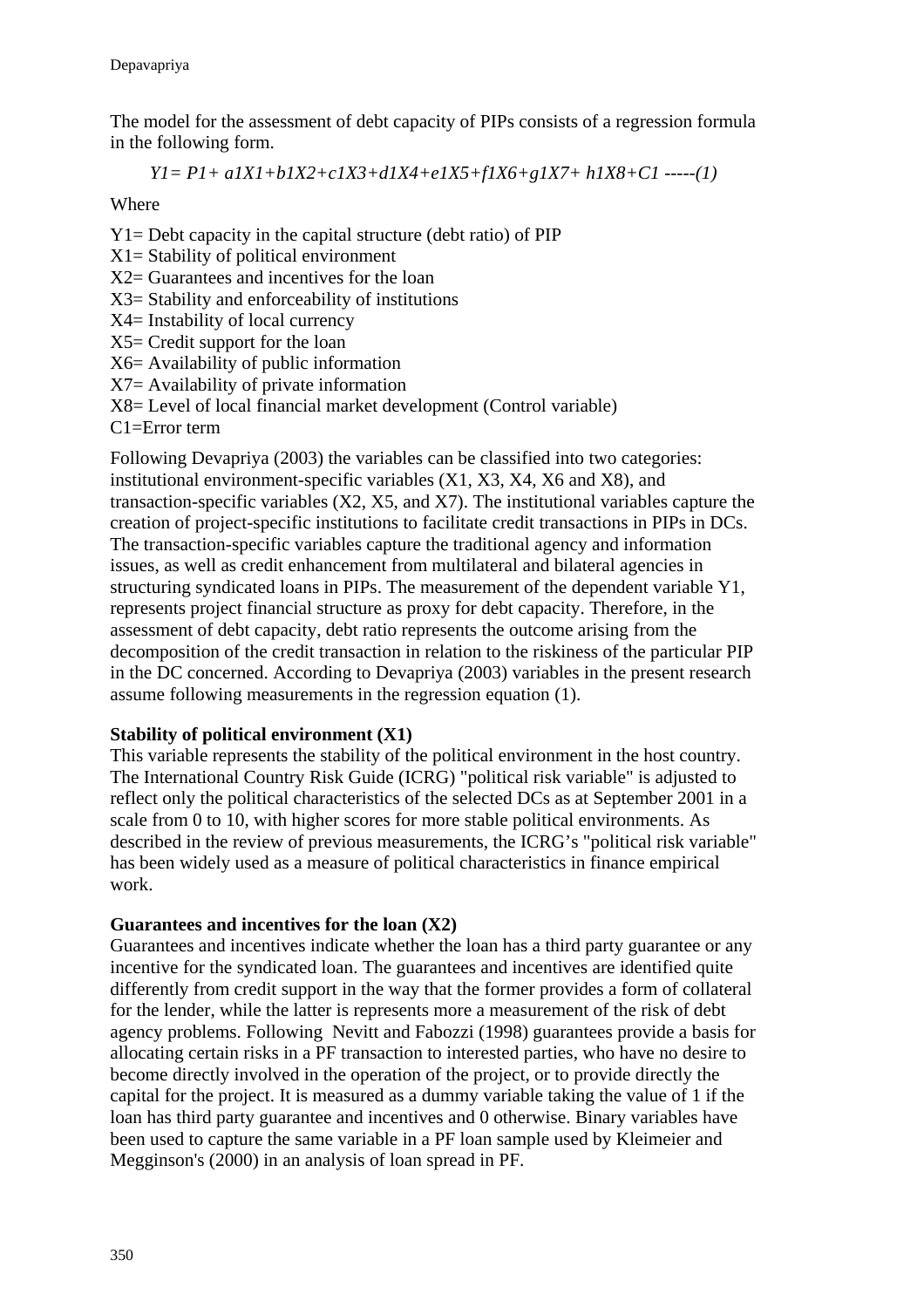#### **Stability and enforceability of institutions (X3)**

Stability and enforceability of institutions indicates the general legal environment, specific legal and administrative mechanisms that govern the PF arrangements, such as the regulatory framework in the power sector, and BOO/BOT legal mechanisms in the host country. These institutional characteristics are captured by a composite measurement, which is constructed based on three individual measurements. The general legal environment is measured based on ICRG with an adjustment to reflect only the institutional characteristics in the "political risk variable", for the selected DCs as at September 2001. For specific institutions, another measurement is taken for the governance element of the regulatory framework in the power sector in the relevant Asian countries. Specific institutions such as BOO/BOT and related legal and administrative procedures is the third underlying factor in the composite measurement. A predefined criterion on Governance and Regulatory Regimes for Private Sector Participation in Infrastructure Development, namely the clarity of roles and objectives, autonomy, participation, accountability, and transparency drawn from the NARA (1998) was applied to measure the regulatory practice in particular DCs based on content analysis of official and policy documents, and interviews with experts in the relevant area. This criterion was cross-checked with Standard and Poor's (2000) debt rating criteria for infrastructure project finance. Observations on 30 factors encompassing the above mentioned six criteria (which was explained by five sub factors in each) was performed under binary observations for each factor. Finally, they were converted to a scale score from 0 to 30, with higher scores for better regulatory practice. The same procedure was adopted to develop the measurement for specific institutions on a scale from 0 to 6, with higher scores for better specific institutional environments. The two scale scores of regulatory framework and specific institutions were adjusted to a 1 to 10 scale so that three different scales were transformed to a common form from 1 to 10 to indicate the level of stability and enforceability of institutions in a composite measurement for the countries concerned, with higher scores for better institutional environments.

#### **Instability of local currency (X4)**

This is a measure of the change in the real exchange rate from 1990 to 2001 in the Asian countries concerned. The change is measured by the variance of real exchange rate movements during the period concerned. In order to build up the real exchange rate, a nominal exchange rate is multiplied by the ratio of foreign to domestic price levels with reference to a particular country. For this purpose, the nominal exchange rates and price level information is taken from International Financial Statistics (IFS)- 2002. The nominal exchange rates in IFS-2002 are calculated based on a time series analysis of the fluctuation of domestic currency on a daily basis. The sampling of the underlying construct of instability of local currency is influenced by a similar measurement constructed by Edward and Ng, (1985) in the construction of an index for a real effective exchange rate. A higher change in the real effective exchange rate indicates higher fluctuations of the currency, higher instability, and a higher currency risk in the country concerned.

#### **Credit support (X5)**

Credit support indicates whether the lenders enjoy any credit enhancement from multilateral and bilateral institutions' participation in the capital structure, either as equity or debt holders. "Multilateral and bilateral lender" also includes export credit agencies. The underlying theoretical construct of credit support is such that it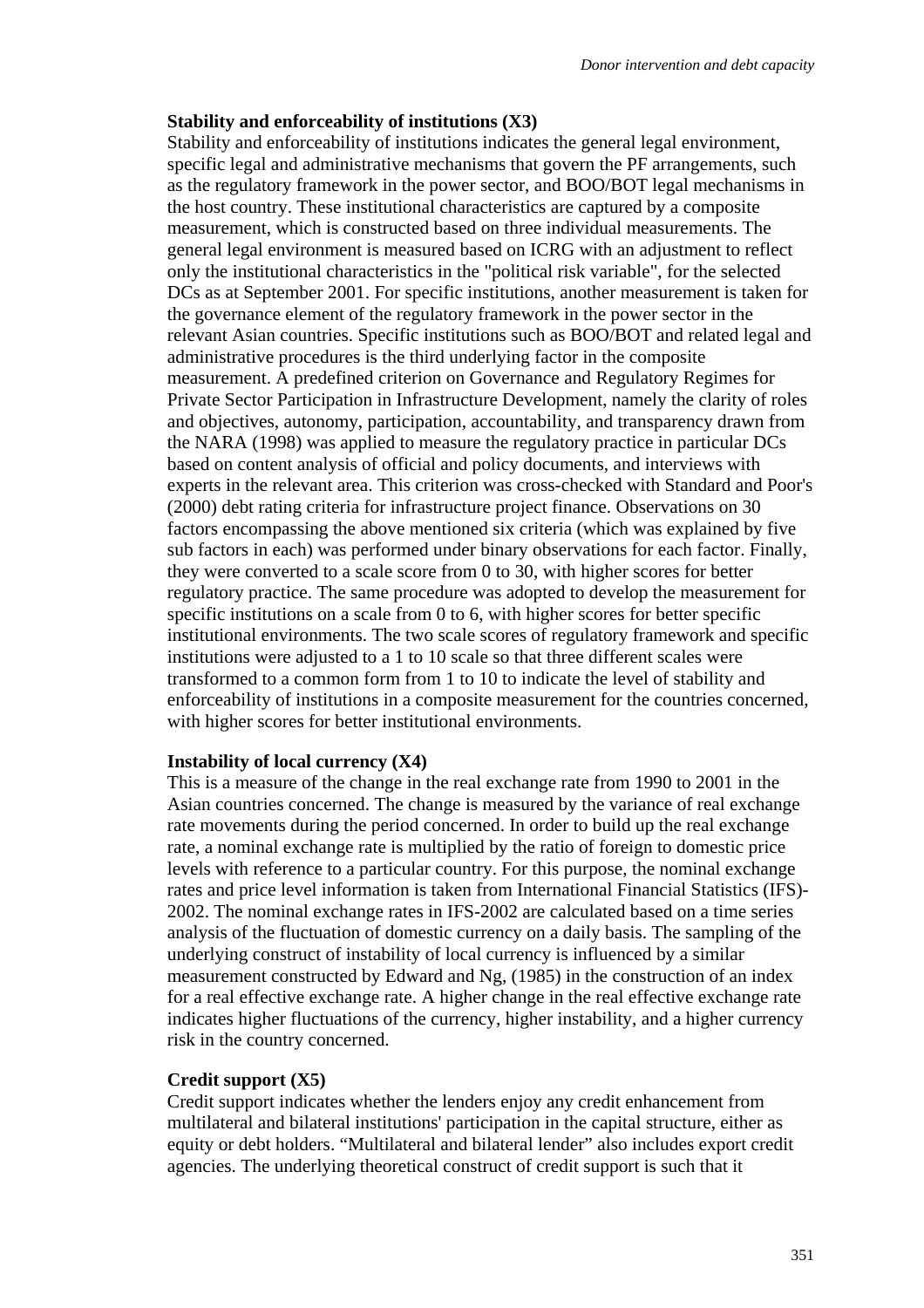functions as a bonding mechanism in the mobilization of private debt capital in PIPs. This form of credit enhancement in the capital structure in PIP finance is deemed applicable to the syndicated loans, since all lenders may be party to the same intercreditor or common term agreement and such a structure is expected to provide lenders with meaningful risk reduction. This is measured as a dummy variable taking the value of 1 if the capital structure has such credit enhancement and 0 otherwise. Kleimeier (1993) used the same procedure to measure credit supports in PF loans.

## **Availability of public information (X6)**

This variable measures availability of public information about legal, administrative and customary systems and institutions, and information on the general economic environment that affect the PIP finance transactions in the host country. A six-factor scale that explains the underlying construct of the variable was used as a criterion for the content analysis of official and policy documents from the DCs concerned and for interviews with experts. The factors included the legal mechanisms controlling BOO/BOT transactions, administrative functions relating to BOO/BOT transactions, level of accessibility to these institutions, regulatory practice with respect to the changes in these institutions, conduct of reviews of regulatory practice, and procedures on introducing and enacting new laws. The factors were taken from NARA (1998) and they were subsequently cross-checked with Standard and Poor's (2000) debt rating criteria for infrastructure project finance. An observation was recorded as a binary variable for each factor to arrive at a scale score from 1 to 6 with higher scores for a higher level of availability of particular information.

### **Availability of private information (X7)**

This variable captures the availability of private information about the main sponsor in the PIP finance transaction. This measurement is taken as a proxy for asymmetries of information, measured as a dummy variable taking the value of 1 if the main sponsor is a listed company either in the USA or in an Asian stock markets and 0 otherwise. Dennis and Mullineaux (2000) use the same measurement to measure the quality of the information available on borrowers in loan syndication.

## **Level of local financial market development (X8)**

This variable measures the level of credit provided by the domestic banking sector from 1990 to 2001. It is treated here as a proxy for the level of local financial market development in the DCs concerned. Having referred to the International Financial Statistics (2002), the variable is constructed as the level change in the credit provided by the banking sector to the private sector as a percentage of GDP, in each year within the particular period. A similar form of measurement was used by Aylward and Glen (1998) and Beck *et al.* (2000) to proxy the level of domestic financial market development using the form of "domestic credit provided by the banking sector", based on the ratio of long-term private debt issues to GDP. A positive higher change in the current variable indicates an increasing level of credit provided by the local banking sector in the host country.

When the above-described variables account for debt capacity, the following relationships are expected in the present analysis (in the forthcoming section). It is expected that the level of debt in PIP finance (Y1), to be related positively to all variables except instability of local currency (X4), which is expected to be negatively related to the level of debt.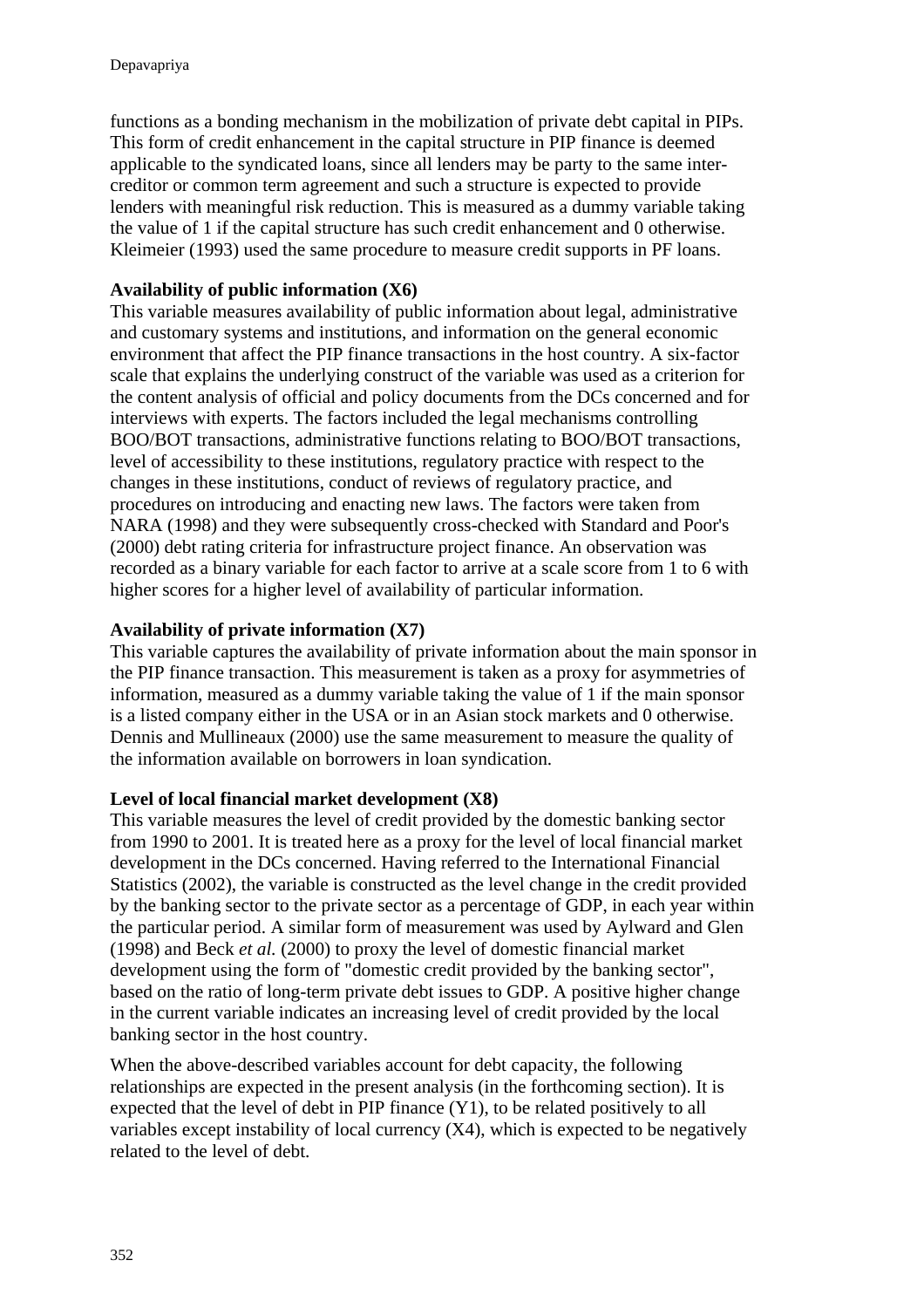## **EMPIRICAL RESULTS AND DISCUSSION ON DEBT CAPACITY IN PRIVATE INFRASTRUCTURE PROJECT FINANCE**

The regression analysis was conducted on a sample of 70 PIP finance loans selected from six DCs, namely China, Thailand, India, Philippines, Pakistan, and Indonesia where PF arrangements have widely been used for PIP finance in the 1990s (Devapriya 2003). The sample selection consists of two stages. First, a sample of suitable PF arrangements from the PPI database was selected to represent PIPs in DCs from 1990 to 2001. The PPI database contains specific details on PIP finance in DCs in different parts of the world from 1990 to the present. Second, using this PIP finance sample, the Projectware Dealogic Capital DATA was screened to identify a syndicated PF loan sample, which includes measures for the transaction specific variables. Dealogic Capital DATA (Hong Kong) is a London-based joint venture company between Euromoney plc and Computasoft Ltd. The Projectware database contains information on PIP finance lending in Asian countries concerned after 1994.

While the Table 1 indicates descriptive statistics of first regression results of the model (1), the correlation matrix is shown in Table 2

|      | <b>Mean</b> | Std.<br><b>Deviation</b> | N (Sample<br>size) |
|------|-------------|--------------------------|--------------------|
| Y1   | 66.30       | 16.27                    | 70                 |
| (X1) | 53.86       | 6.67                     | 70                 |
| (X2) | 0.40        | 0.49                     | 70                 |
| (X3) | 16.58       | 2.14                     | 70                 |
| (X4) | 278604.65   | 687346.28                | 70                 |
| (X5) | 0.34        | 0.48                     | 70                 |
| (X6) | 0.66        | 0.11                     | 70                 |
| X7   | 0.53        | 0.50                     | 70                 |

| <b>Table 1</b> Descriptive statistics of initial results of the model (1) |  |  |  |
|---------------------------------------------------------------------------|--|--|--|
|                                                                           |  |  |  |

| <b>Table 2:</b> Correlation matrix of initial results of the regression model (1) |       |          |          |          |          |       |          |      |
|-----------------------------------------------------------------------------------|-------|----------|----------|----------|----------|-------|----------|------|
| <b>Variable</b>                                                                   | Y     | X1       | X2       | X3       | X4       | X5    | Х6       | X7   |
| Non-recourse debt<br>capacity                                                     | 1.00  |          |          |          |          |       |          |      |
| Stability of political<br>environment $(X1)$                                      | 0.021 | 1.00     |          |          |          |       |          |      |
| Guarantees and incentives<br>for the loan $(X2)$                                  | 0.302 | 0.154    | 1.00     |          |          |       |          |      |
| Stability and enforce-<br>ability of institutions $(X3)$                          | 0.148 | 0.803    | 0.122    | 1.00     |          |       |          |      |
| Instability of local<br>currency $(X4)$                                           | 0.152 | $-0.515$ | $-0.083$ | $-0.560$ | 1.00     |       |          |      |
| Credit support for the<br>loan(X5)                                                | 0.363 | 0.020    | 0.577    | 0.037    | 0.049    | 1.00  |          |      |
| Level of availability of<br>information $(X6)$                                    | 0.154 | 0.822    | 0.176    | 0.746    | $-0.582$ | 0.123 | 1.00     |      |
| Information about status<br>of the promoters $(X7)$                               | 0.196 | $-0.206$ | 0.070    | $-0.140$ | 0.222    | 0.381 | $-0.142$ | 1.00 |

In order to achieve better regression results, regression diagnostics and model development were undertook in the following manner. The Table-II indicates a high correlation among institutional variables (namely X1, X3 and X6) and thus the model was corrected (as shown in Reg. 1-2 in the Table III) for multicollinearity. This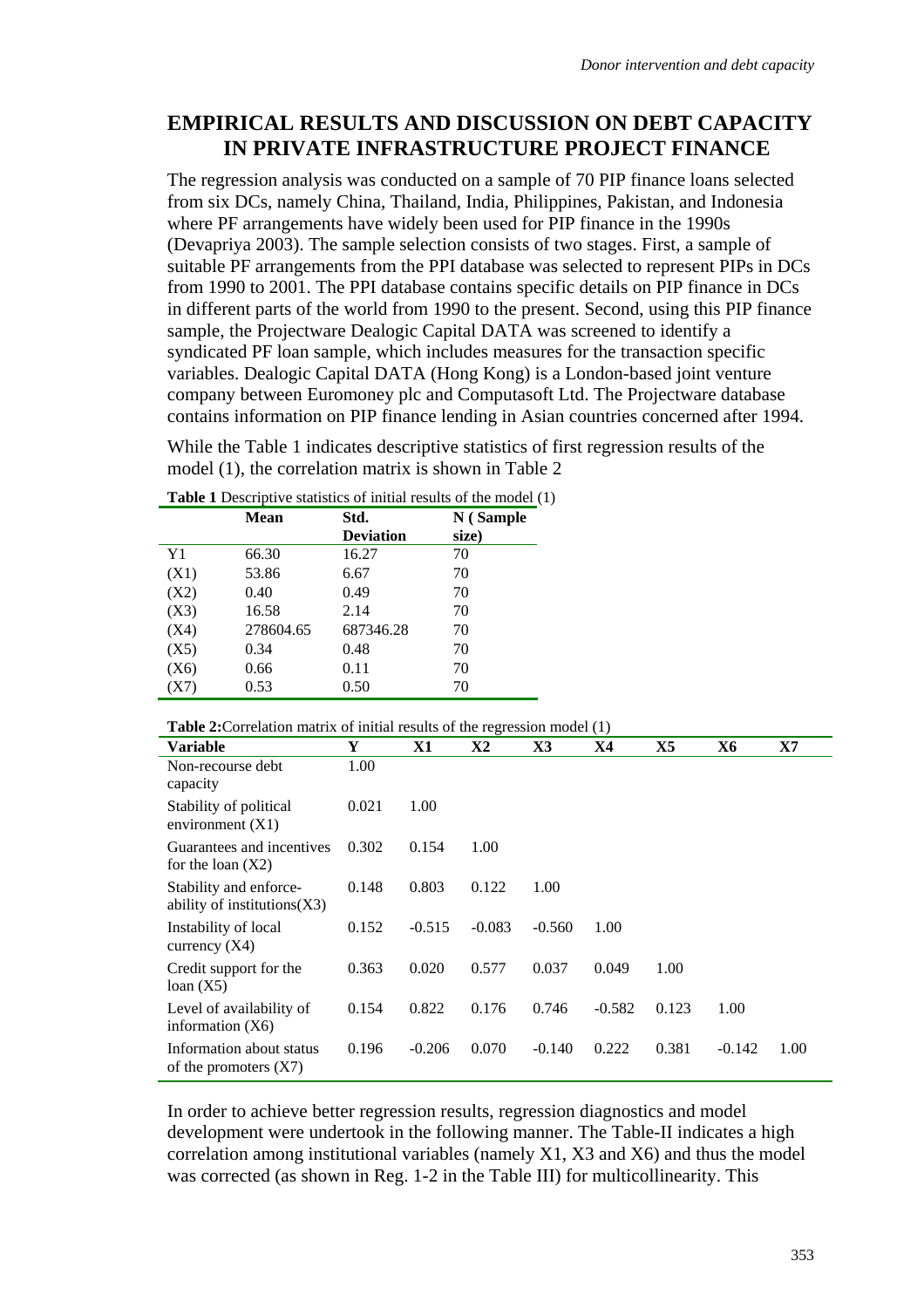resulted in improvements in t-statistics of the remaining variables except guarantees and incentives (X2).

In the next step, the insignificant variable availability of private information  $(X7)$  was removed which yielded better overall results, shown in Reg.1-3 (Table III). Additionally, guarantees and incentives (X2) were removed, which indicated a reduction in the significance level in the previous two regression cases, to identify a comparatively higher significant effect of credit support (X5) on debt capacity of PIP finance (see Reg 1-4 in Table III). Also, in order to check whether the level of local financial market development (X8) is complementary to a decrease in the instability of local currency, the former was introduced into the model in Reg.1-5 as a control variable instead of the latter. As such, the level of local financial market development (X8) indicates a significant positive effect on debt capacity, although the significance of stability and enforceability of institution  $(X3)$  and credit support  $(X5)$  are reduced in comparisons with Reg. 1-4. Against this background, the best overall results are indicated in Reg. 1-3 in Table III. After correction for multicollinearity, results in subsequent tests (i.e. from Reg.1-2 to Reg.1-5) did not indicate violation of autocorrelation and hetreoscedocity conditions. When the significance of t-statistics is considered along with model performance in all four cases, Reg. 1-3 is identified as the benchmark for discussion of results at 95% confidence level. Given the condition of limited project sample size from six DCs, the degrees of freedom is restricted to 95% level in the current regression analysis. A 95% confidence interval is considered as appropriate for the present test when compared to previous similar studies (Kleimeier,1993; for example).

Once the model is corrected all explanatory variables confirm the expected signs except the instability of local currency (i.e. results from Reg.1-2 to Reg.1-5). In keeping with expectations, t-statistics indicate that both institution-specific variables, namely stability and enforceability of institutions (X3) and level of local financial market development (X8); and transaction specific variables mainly credit support (X5); positively and significantly affect the debt capacity of the PIP finance. This suggests that stable institutional environment and financial instruments/guarantees from development agencies increase debt capacity in PIPs financed through banktype intermediaries.

Among the institutional environment specific variables, the positive significant tstatistics of stability and enforceability of institutions (x3) (in all three cases from 1-2 to 1-4) confirms that in order to mobilize private debt to pips or to gain the full potential of project debt capacity in pip finance in a weak institutional environment, existing institutions benefit from being supplemented with specifically created institutional infrastructure. However, the instability of the local currency (x4) shows a positive and significant impact on the debt capacity, while a negative relationship with debt capacity was expected. a satisfactory level of financial market development (x8) complements the instability of local currency (x4) confirmed in regression reg. 1-5. These results therefore confirm that inadequate long term financial sources in the domestic market result in dependency on foreign financing, which requires the contracts to be designed to address exogenous risks such as currency risk.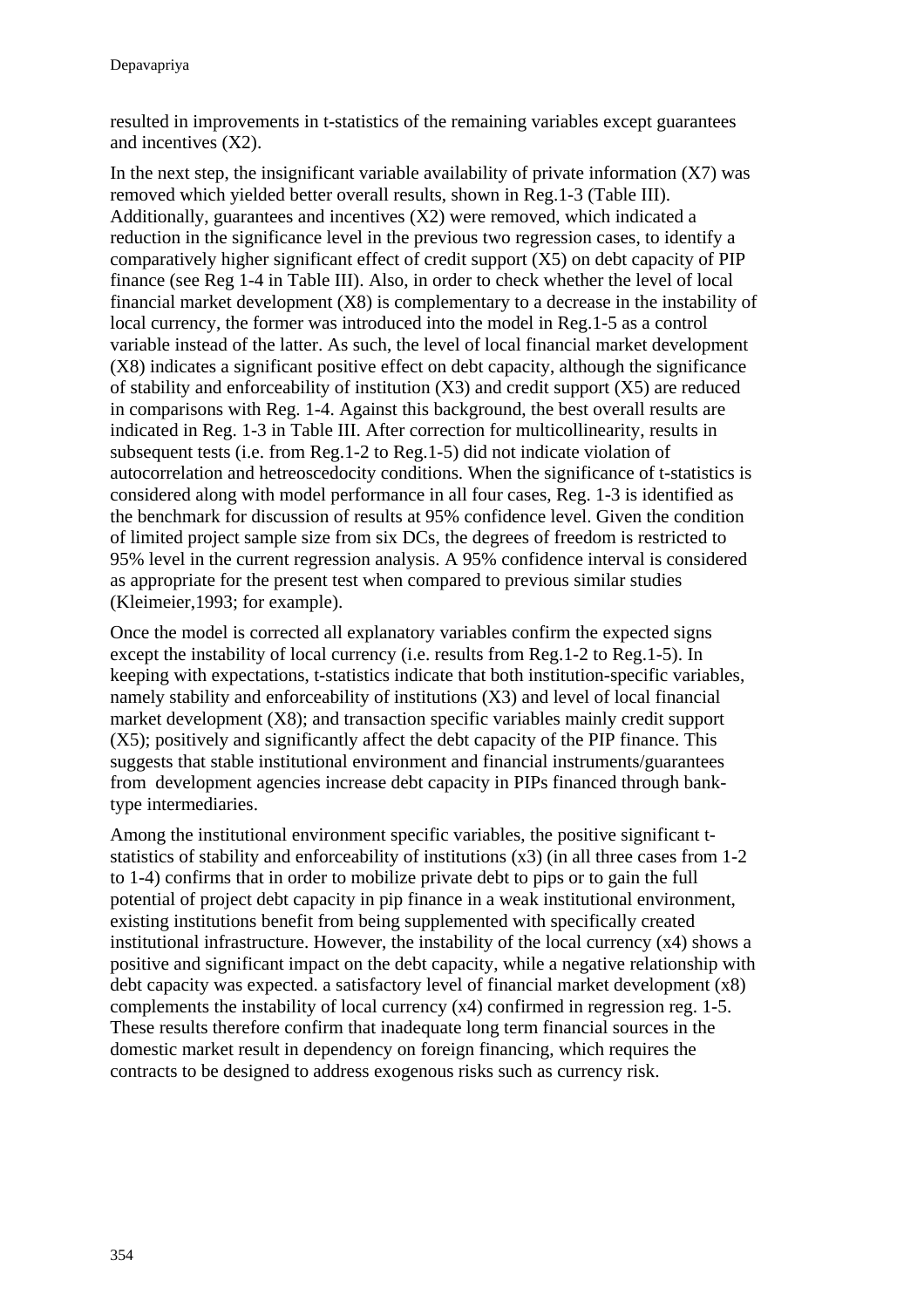| coolon results on variables and moder parameters on the dest capacit | <b>Reg. 1-1</b>         | <b>Reg. 1-2</b>                     | <b>Reg. 1-3</b>                         | <b>Reg. 1-4</b>                                | Reg. 1-5                                           |
|----------------------------------------------------------------------|-------------------------|-------------------------------------|-----------------------------------------|------------------------------------------------|----------------------------------------------------|
| <b>Explanatory variable</b>                                          |                         |                                     |                                         |                                                |                                                    |
|                                                                      |                         | <b>Exclude-</b><br>X1, X6<br>and X8 | <b>Exclude-</b><br>X1, X6, X7<br>and X8 | <b>Exclude-</b><br>X1, X2,<br>X6, X7<br>and X8 | <b>Exclude-</b><br>X1, X4, and<br>X6 Include<br>X8 |
| Constant                                                             | 29.405                  | 20.075                              | 21.546                                  | 21.527                                         | 30.376                                             |
|                                                                      | (1.597)                 | (1.153)                             | (1.254)                                 | (1.252)                                        | $(1.923)*$                                         |
| Stability of political<br>Environment $(X1)$                         | $-1.153$<br>$(-2.139)*$ | Excluded                            | Excluded                                | Excluded                                       | Excluded                                           |
| Guarantees and incentives                                            | 6.239                   | 5.351                               | 4.859                                   | Excluded                                       | 4.605                                              |
| for the loan $(X2)$                                                  | (1.404)                 | (1.179)                             | (1.092)                                 |                                                | (1.027)                                            |
| Stability and enforceability                                         | 3.120                   | 2.306                               | 2.278                                   | 2.341                                          | 1.677                                              |
| of institutions $(X3)$                                               | $(2.156)^*$             | $(2.282)*$                          | $(2.267)^*$                             | $(2.331)*$                                     | (1.838)                                            |
| Instability of local currency                                        | 8.74xE-06               | 7.26xE-06                           | 7.55xE-06                               | 7.27xE-06                                      | Excluded                                           |
| (X4)                                                                 | (2.684)                 | $(2.285)*$                          | $(2.411)*$                              | $(2.326)^*$                                    |                                                    |
| Credit support for the                                               | 5.328                   | 7.254                               | 8.542                                   | 11.447                                         | 8.702                                              |
| loan(X5)                                                             | (1.069)                 | (1.443)                             | $(1.867)^*$                             | $(3.070)*$                                     | (1.885)                                            |
| Availability of public<br>Information $(X6)$                         | 60.131<br>$(1.978)*$    | Excluded                            | Excluded                                | Excluded                                       | Excluded                                           |
| Information about status<br>of the promoters $(X7)$                  | 1.980<br>(0.505)        | 2.523<br>(0.632)                    | Excluded                                | Excluded                                       | Excluded                                           |
| Level of local financial market                                      | <b>Not</b>              | <b>Not</b>                          | <b>Not</b>                              | <b>Not</b>                                     | 0.110                                              |
| development(X8)                                                      | Included                | Included                            | Included                                | Included                                       | $(2.133)*$                                         |
| Number of observations                                               | 70                      | 70                                  | 70                                      | 70                                             | 70                                                 |
| R-Square                                                             | 29.5%                   | 23.3%                               | 22.8%                                   | 21.4%                                          | 21.4%                                              |
| Adjusted R -Square                                                   | 21.6%                   | 17.3%                               | 18.1%                                   | 17.9%                                          | 16.6%                                              |
| F-Statistic                                                          | 3.712                   | 3.892                               | 4.810                                   | 5.998                                          | 4.344                                              |
| Prob.> F-Statistics                                                  | 0.002                   | 0.004                               | 0.002                                   | 0.001                                          | 0.003                                              |
| DW statistic                                                         | 2.489                   | 2.342                               | 2.355                                   | 2.459                                          | 2.317                                              |

|  |  |  | Table 3: Regression results on variables and model parameters on the debt capacity |
|--|--|--|------------------------------------------------------------------------------------|
|  |  |  |                                                                                    |

\* Significance at 95% confidence level

With reference to the transaction-specific variables as represented by bonding mechanisms to manage the risk of traditional agency problems, credit support (X5) reflects a significant positive effect on the debt capacity of PIPs. This reveals that participation of additional financial intermediaries or credit enhancement can increase debt capacity or help to reap the full potential of debt capacity in PIP finance in weak institutional environments. It functions to manage credit risk in the overall capital structure of the PIP finance transaction, thus effectively working to address loan default risk of agency conflicts associated with the project company.

## **CONCLUSIONS**

This paper presented the results of an empirical investigation into the implication of donor intervention on structuring credit transactions in PIPs in DCs, based upon the premise that PIP finance faces characteristic problems due to weak institutions and poor information accessibility. Therefore, in order to reap the full potential of debt capacity in PIPs in an underdeveloped institutional environment, credit support from multilateral and bilateral agencies is often necessary even within specifically created institutional and informational infrastructure. Project capital structure in PIPs is largely financed through bank-lead syndications in DCs, and the ability to arrange credit support from multilateral banks, enabled an increase in the commercial debt